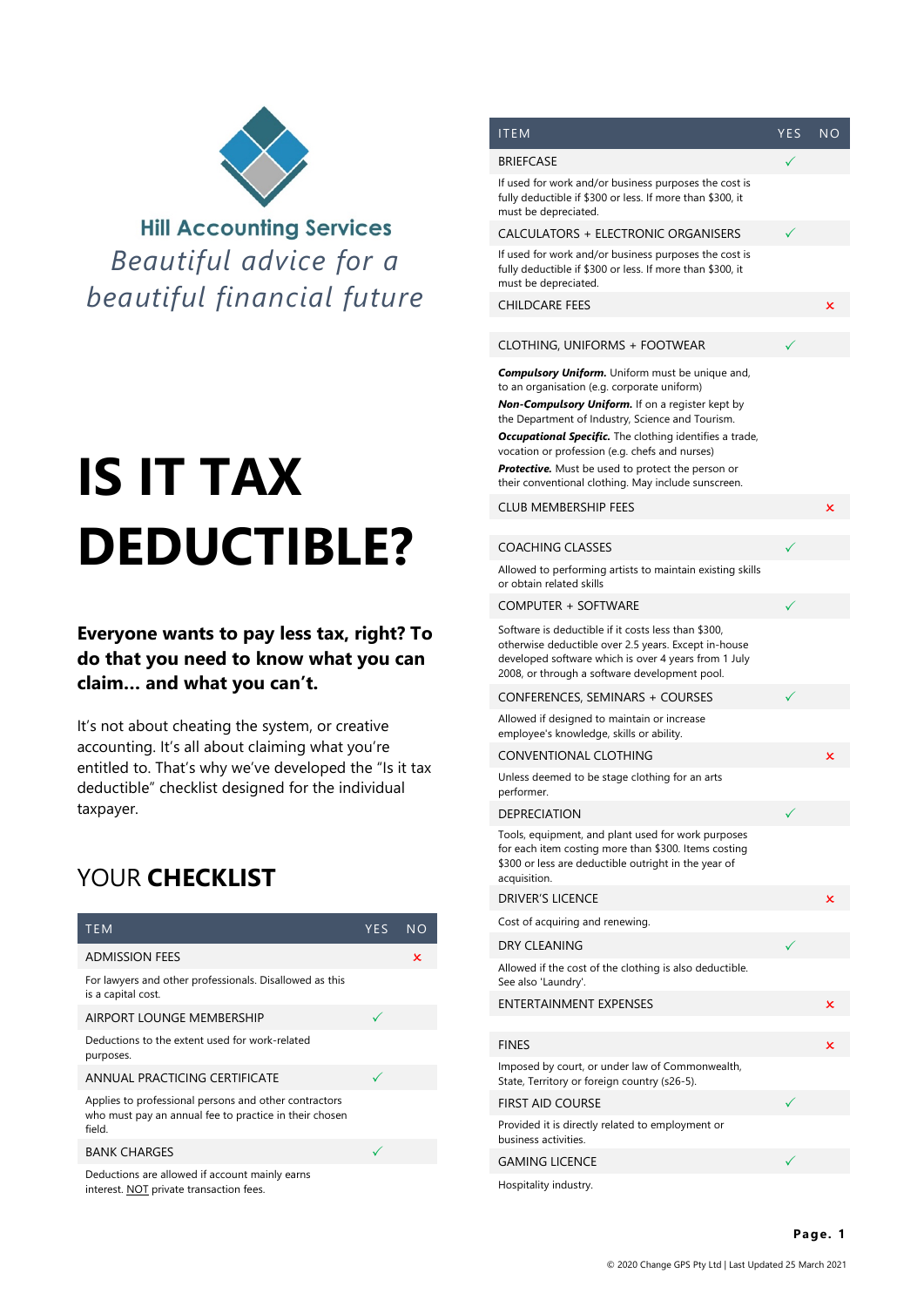| <b>ITEM</b>                                                                                                                                                                                                                                                                                                                                                                                                                                                                                       | YES | ΝO |
|---------------------------------------------------------------------------------------------------------------------------------------------------------------------------------------------------------------------------------------------------------------------------------------------------------------------------------------------------------------------------------------------------------------------------------------------------------------------------------------------------|-----|----|
| GIFTS / DONATIONS OF \$2 OR MORE                                                                                                                                                                                                                                                                                                                                                                                                                                                                  |     |    |
| If made to an approved 'deductible gift recipient'<br>body or fund. See ato.gov.au for a full list. Gifts to<br>clients are deductible if employees can<br>demonstrate a direct connection with earning<br>assessable income.                                                                                                                                                                                                                                                                     |     |    |
| GLASSES + CONTACT LENSES (PRESCRIBED)                                                                                                                                                                                                                                                                                                                                                                                                                                                             |     | ×  |
| These would qualify as medical expenses (which<br>themselves are being phased out). Deductible if<br>'protective clothing'.                                                                                                                                                                                                                                                                                                                                                                       |     |    |
| GLASSES + GOGGLES                                                                                                                                                                                                                                                                                                                                                                                                                                                                                 |     |    |
| Protective only                                                                                                                                                                                                                                                                                                                                                                                                                                                                                   |     |    |
| <b>GROOMING</b>                                                                                                                                                                                                                                                                                                                                                                                                                                                                                   |     | x  |
| Unless employed as aircraft cabin crew or a<br>performing artist (limits apply)                                                                                                                                                                                                                                                                                                                                                                                                                   |     |    |
| HELP / HECS REPAYMENTS                                                                                                                                                                                                                                                                                                                                                                                                                                                                            |     | ×  |
|                                                                                                                                                                                                                                                                                                                                                                                                                                                                                                   |     |    |
| <b>HOME OFFICE EXPENSES</b>                                                                                                                                                                                                                                                                                                                                                                                                                                                                       |     |    |
| If you perform some of your work from your home<br>office, you may be able to claim a deduction for<br>the costs you incur in running your home office.<br><b>Running Expenses.</b> For example, electricity, gas<br>and depreciation of office furniture (e.g. desk,<br>tables, chairs, cabinets, shelves, professional<br>library).<br><b>Occupancy Expenses.</b> For example, rent,<br>insurance, rates and land tax. Deductible only to<br>the extent that a portion of the home is used as a |     |    |
| <b>place of business</b> and has the characteristics of a<br>business.                                                                                                                                                                                                                                                                                                                                                                                                                            |     |    |
| INCOME PROTECTION INSURANCE                                                                                                                                                                                                                                                                                                                                                                                                                                                                       |     |    |
| Allowed only if the proceeds upon a claim are<br>assessable.                                                                                                                                                                                                                                                                                                                                                                                                                                      |     |    |
| <b>INSURANCE - SICKNESS OR ACCIDENT</b>                                                                                                                                                                                                                                                                                                                                                                                                                                                           |     |    |
| Allowed only if the proceeds upon a claim are<br>assessable.                                                                                                                                                                                                                                                                                                                                                                                                                                      |     |    |
| INTEREST                                                                                                                                                                                                                                                                                                                                                                                                                                                                                          |     |    |
| Allowed if money borrowed for work-related<br>purposes or to finance income earning assets.<br>Interest paid on underpayment of tax (e.g. General<br>interest charge) is deductible. Fines and<br>administrative penalties are not deductible.<br>Interest on capital protection loans is deductible,<br>except for a non-deductible capital protection<br>component.                                                                                                                             |     |    |
| INTERNET + COMPUTER EQUIPMENT                                                                                                                                                                                                                                                                                                                                                                                                                                                                     |     |    |
| Expenses allowed to the extent incurred in<br>deriving an individual's work-related income,<br>carrying on a business or earning investment<br>income (e.g. share investing).                                                                                                                                                                                                                                                                                                                     |     |    |
| LAUNDRY + MAINTENANCE                                                                                                                                                                                                                                                                                                                                                                                                                                                                             |     |    |
| Allowed if the cost of clothing is allowable (see<br>'Clothing, Uniforms and Footwear'). Reasonable<br>claims of up to \$150 do not need to be<br>substantiated.                                                                                                                                                                                                                                                                                                                                  |     |    |
| <b>LEGAL EXPENSES</b>                                                                                                                                                                                                                                                                                                                                                                                                                                                                             |     |    |
| Renewal of existing employment contract.                                                                                                                                                                                                                                                                                                                                                                                                                                                          |     |    |

| ITEM                                                                                                                                                                                                                                                          | <b>YES</b> | ΝO     |
|---------------------------------------------------------------------------------------------------------------------------------------------------------------------------------------------------------------------------------------------------------------|------------|--------|
| MEALS                                                                                                                                                                                                                                                         |            |        |
| Eaten during normal working day<br>Meals acquired when travelling overnight for<br>work-related purpose<br>Meals when travelling (not overnight)                                                                                                              |            | ×<br>× |
| Overtime meals. If allowance received under an<br>award                                                                                                                                                                                                       |            |        |
| <b>MEDICAL EXAMINATION</b>                                                                                                                                                                                                                                    |            |        |
| Only if from the referral of a work-related business<br>licence and shown on your payment summary, not<br>to obtain a job as this would be classified as<br>capital in nature.                                                                                |            |        |
| <b>NEWSPAPERS</b>                                                                                                                                                                                                                                             |            | ×      |
| Claims may be allowed in limited cases if the<br>publication is directly related to income-<br>producing activities.                                                                                                                                          |            |        |
| <b>OVERTIME MEAL EXPENSES</b>                                                                                                                                                                                                                                 |            |        |
| Only if award overtime meal allowance received.                                                                                                                                                                                                               |            |        |
| PARKING FEES + TOLLS                                                                                                                                                                                                                                          |            |        |
| Includes bridge and road tolls (but not fines) paid<br>while travelling for work-related purposes.                                                                                                                                                            |            |        |
| PHOTOGRAPHS (PERFORMING ARTS)                                                                                                                                                                                                                                 |            |        |
| Cost of maintaining portfolio<br>Cost of preparing portfolio                                                                                                                                                                                                  |            | ×      |
| PRACTISING CERTIFICATE                                                                                                                                                                                                                                        |            |        |
| Applies to professional employees.                                                                                                                                                                                                                            |            |        |
| <b>PREPAID EXPENSES</b>                                                                                                                                                                                                                                       |            |        |
| Non-business individuals and Small Business<br>Entity (SBE) taxpayers claim is fully deductible if<br>services are to be performed in a period not<br>exceeding 12 months. All other taxpayers must<br>apportion claim over the period of service.            |            |        |
| PROFESSIONAL LIBRARY (BOOKS + CDS + VIDEOS ETC)                                                                                                                                                                                                               |            |        |
| <b>Established library</b> (depreciation allowed)<br>New Books. Full claim if cost \$300 or less<br>(includes a set if total cost is \$300 or less)<br><b>New Books.</b> Depreciation if cost over \$300<br>(includes a set if total cost is more than \$300) |            |        |
| PROFESSIONAL ASSOCIATION FEES                                                                                                                                                                                                                                 |            |        |
|                                                                                                                                                                                                                                                               |            |        |
| PROTECTIVE EQUIPMENT                                                                                                                                                                                                                                          |            |        |
| Includes harnesses, goggles, safety glasses,<br>breathing masks, helmets, and boots. Claims for<br>sunscreen, sunglasses and wet weather gear<br>allowed if used to provide protection from natural<br>environment.                                           |            |        |
| REMOVAL + RELOCATION COSTS                                                                                                                                                                                                                                    |            | ×      |
| If paid by the employer, may be exempt from FBT,<br>but deductible.                                                                                                                                                                                           |            |        |
| <b>REPAIRS</b>                                                                                                                                                                                                                                                |            |        |
| To income producing property / or work-related<br>equipment.                                                                                                                                                                                                  |            |        |
| SOCIAL FUNCTIONS                                                                                                                                                                                                                                              |            | ×      |